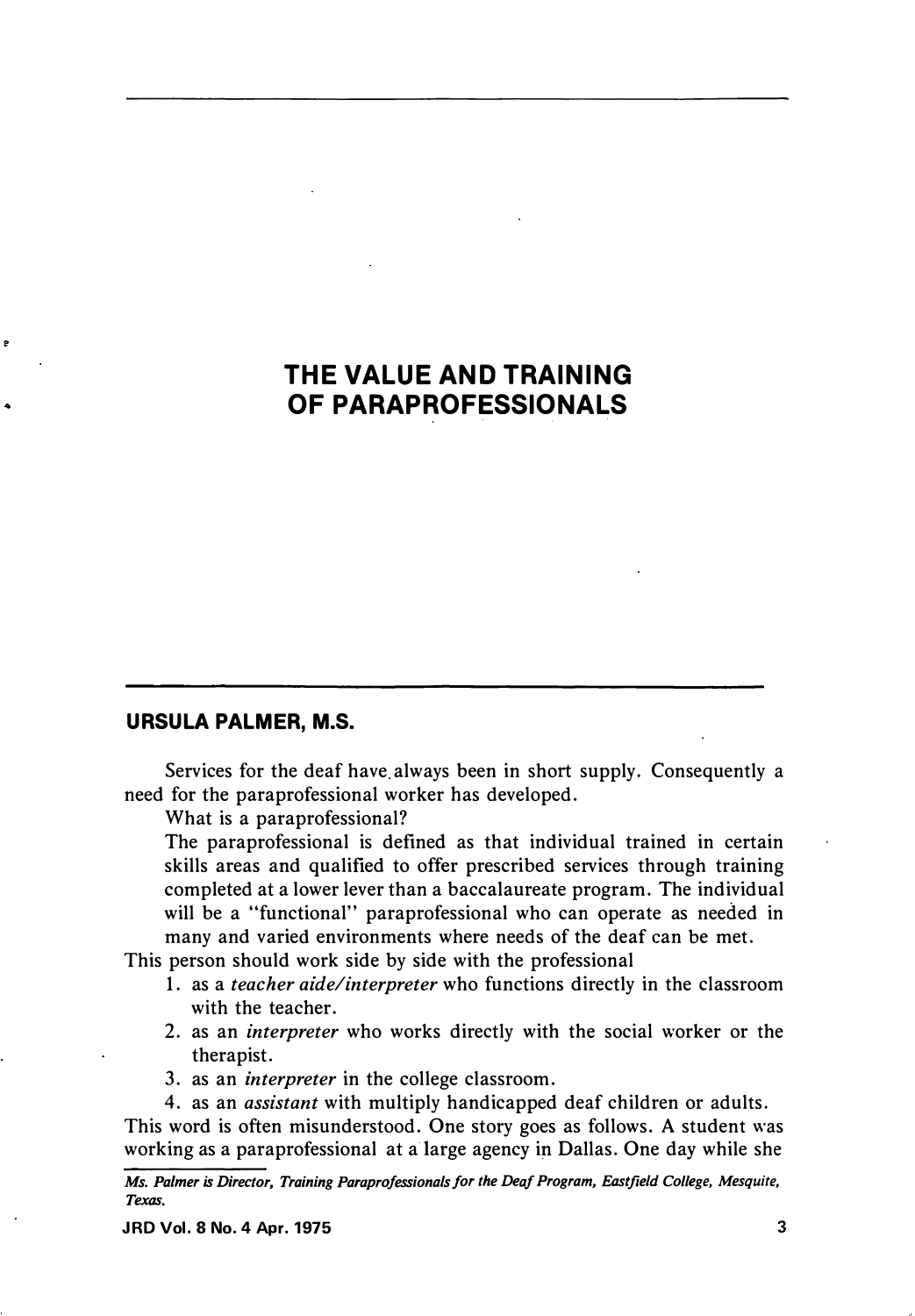was busy at work, a group of students from another university were touring the facility. When the staff member, who was leading the tour, came around to the student and introduced her, the staff member said, "I would like for you to meet one of our newest staff members who is a paraprofessional." One of the students on the tour looked at the staff member in all seriousness and said, "I've heard of paraplegics and quadraplegics but I've never heard of a paraprofessional. What do you do?" Ever since then this student has shied away from being called a paraprofessional.

However there is a demonstrated need for paraprofessional personnel for the deaf and hearing impaired. Perhaps the best idea of what a paraprofessional is would be to describe their training.

The Dallas County Community College District has committed itself to providing services to enable each individual student to discover and improve his own special abilities and skills that help to provide services in meeting the needs of the community. The manner in which they fulfill this commitment is through the development of training programs that meet proven needs for such training within the community.

The initial study for this Training Paraprofessionals for the Deaf program was begun in 1970 at the administrative level with a task force composed of people from the community in fields relating to deafness. One of their findings and recommendations was that there was no such training program anywhere for technicians below the Bachelor's level who can work with the deaf.

An analysis of existing programs for the deaf, on which to base the recommendations for the setting up of this paraprofessional program, were undertaken. Studies were made of the findings of previous work groups, especially reports from the President's Committee on the Handicapped, known as the "Babbidge Report", and on the National Conference on the Education of the Deaf in 1967.

The National Conference on Education of the Deaf in 1967 stated that "The use of volunteer and sub-professional teacher aides should be considered and model training programs should be explored." This was thought of as a practical way of lessening teachers' burdens and relieving the critical shortage of teachers. Additionally, a search for other services for the deaf, concentrated in the North Texas area, disclosed that there were a few certified interpreters in the area and that sign language classes were being taught at the Callier Center for Communication Disorders.

Questions were also asked of the deaf community about the needs they saw for their fellow deaf citizens. Among those needs listed many times were the following:

- 1. More interpreters for the adult deaf in more situations, especially educa tional settings and vocational training programs.
- 2. A need for trained educational aides to increase potential for language de velopment and free teachers for more direct individual teaching.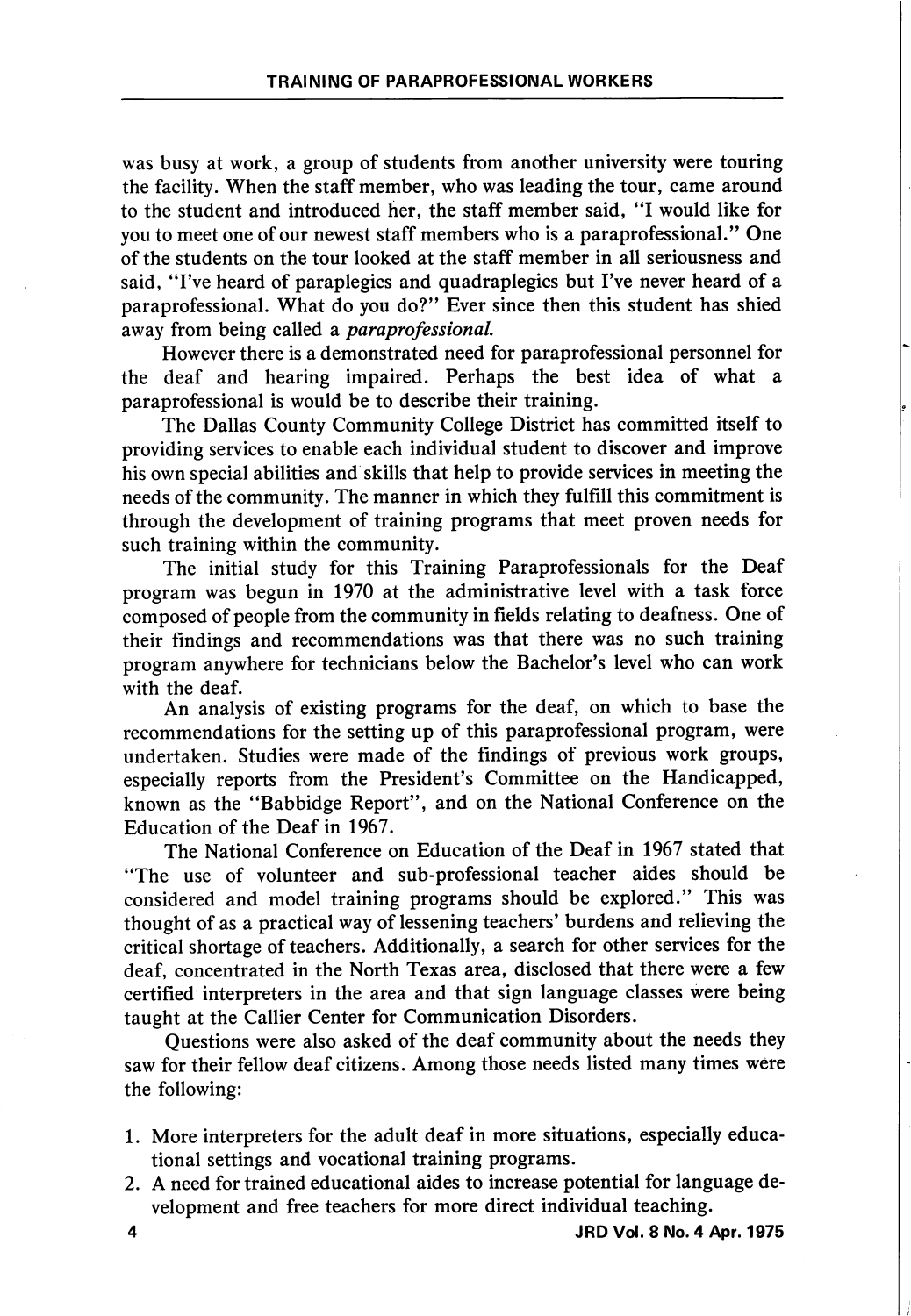- 3. Better trained houseparents for the residential schools.
- 4. Specialists in the use of auditory equipment and preparation of media materials to be used in the schools.
- 5. Individuals trained to serve in recreational programs for the deaf.
- 6. Individuals trained to work with the multiply handicapped, such as the deaf-blind.

Thus, the question: Is there a need for paraprofessionals to work with deaf children and adults in different settings?. Was answered with, "Yes, there is definitely an urgent need for people trained at this level."

Personnel who can be trained to do interpreting and bridge the com munication gap between instructor and deaf student; personnel to serve as tutor/interpreter; personnel to assist in classroom activities; and personnel to add strength to existing services as well as additional services in the future.

The American Annals of the Deaf in the middle 1960's reported that approximately 730 teacher trainees were scheduled to complete their programs in 1971. In the 53 teacher training programs listed, continuing reference was made to the need for more trained teachers to work with the deaf, but the history of deaf education does not reveal the significant increase in the number of the total deaf population who are congenitally or prelingually deaf and therefore educationally handicapped to a greater degree than the postlingually deaf population.

A four-year training program in deaf education does not include training for such a broad range of services as trained houseparents in residential schools, people to work in supplementary educational services such as media, trained people to assist deaf infants and interpreters in the community.

Overall educational objectives for the T.P.D. trainees included such specific goals as:

- 1. Training individuals to acquire knowledge of the unique vocational, edu cational and social problems of the deaf.
- 2. Training them to acquire knowledge of the communication processes utilized by the deaf.
- 3. The development of skills in manual communication that are appropriate with the deaf, encompassing the philosophy of total communication.
- 4. Acquiring skills as an interpreter for the deaf in various vocational and community situations.
- 5. Offering supplemental aid to the teacher of the deaf and/or the multiply handicapped deaf, thus freeing the teacher from many of her non-teaching duties.
- 6. Gaining an understanding of life adjustment problems of the deaf and the need to bridge the gaps in communication and understanding between the deaf individual and the hearing community.
- 7. To provide supplemental training to those who are already teachers of the deaf as well as other professional personnel such as vocational counselors.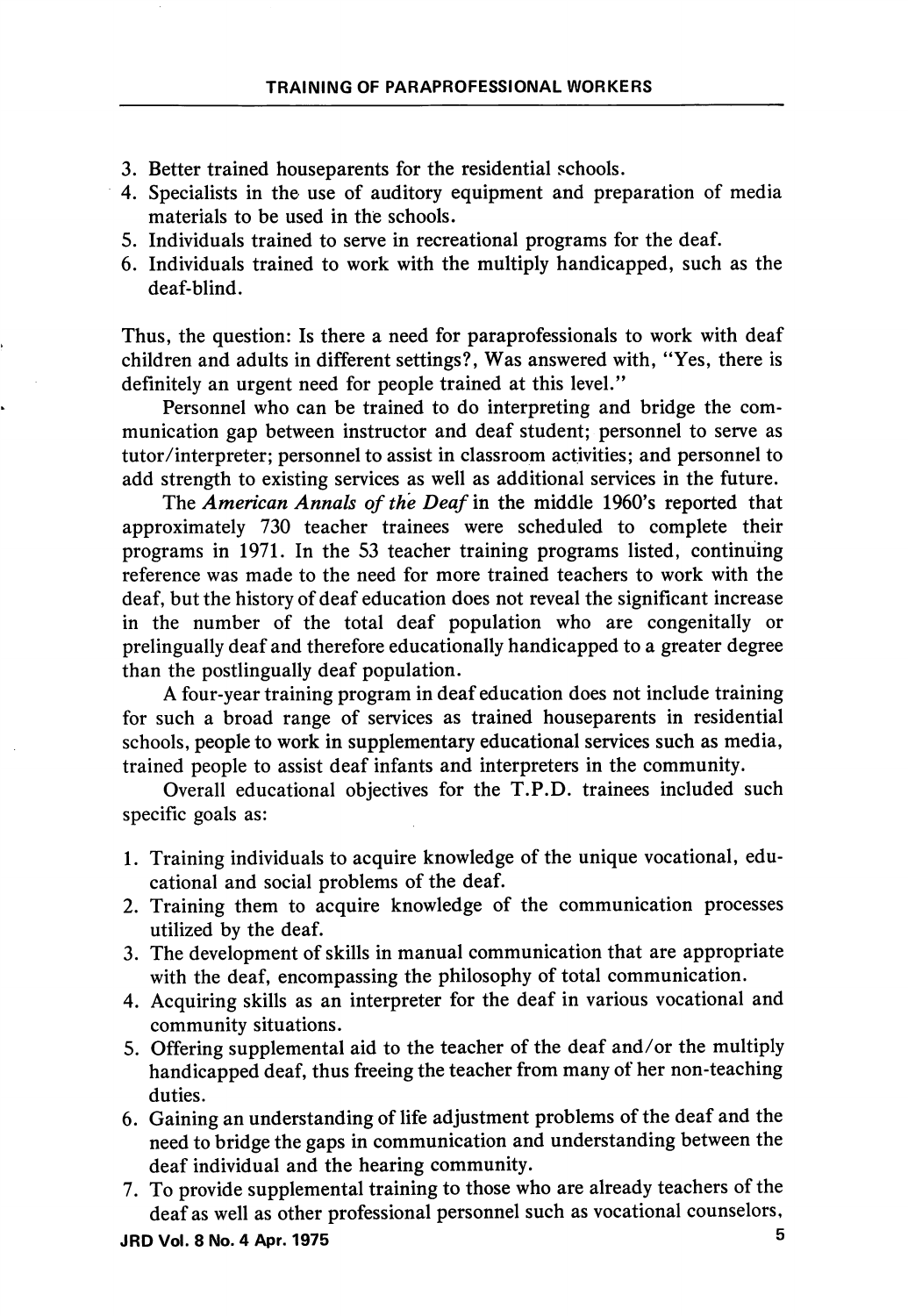social welfare workers, etc., to gain a better understanding of deafness and to utilize paraprofessionals to maximum effectiveness.

In keeping with the open door policy of the Dallas County Community College District, the same criteria for admissions to the program were followed. The total training program is a two-year program. However, provisions are made for the acquisition of possible employment after completion of 30 credit hours. Many students elect to receive a 30-hour certificate which is competency based or the Associate in Applied Science degree as a result of the full two-year program.

The actual curriculum for the training program was divided into two areas:

- 1. The theory, comprehension and understanding of deafness, the psychology involved with it and the various problems.
- 2. Laboratory experiences to validate what is learned in the classroom and expose the student to the type of situations he would be working in upon completion of the program.

Laboratory experiences provide one-to-one contact with the deaf, for example, volunteering in the schools' programs for the hearing impaired, socializing with deaf people at various clubs and functions for the deaf, etc.

The curriculum pattern provides a cluster of basic courses in both the one-year and two-year program levels. Students may elect to complete their study program through full or part-time work in accordance with their career plans. Strong emphasis is placed on skill development in all the communication methods for the deaf, emphasizing the concept and philosophy of Total Communication. The training program consistently emphasizes a full understanding of the role of the paraprofessional in the educational institutions and community agencies to obviate any conflicts in employment situations.

As a result of the curriculum philosophy and pattern, students observe theory that they have learned in the classroom in lab exposure and can apply many of the techniques they have been exposed to in class. An example of this is the course, "introductory Sign Language for the Deaf." This class meets for three class hours per week. The students then participate in a Silent Weekend where deaf people and hearing people gather together and nothing but sign language is spoken.

Other supervised laboratory experiences require the students to attend at least one to two hours per week viewing and listening to video tapes of sign language lessons using the Signed English, SEE method, teaching another person to fmgerspell at the dinner table, meeting a deaf child, getting to know them, taking them out once or twice during the semester for ice cream or play activity. Hence, activities provide the students opportunity to participate in daily living situations necessary to relate to the deaf child and the deaf adult as a whole entity, a gestalt view.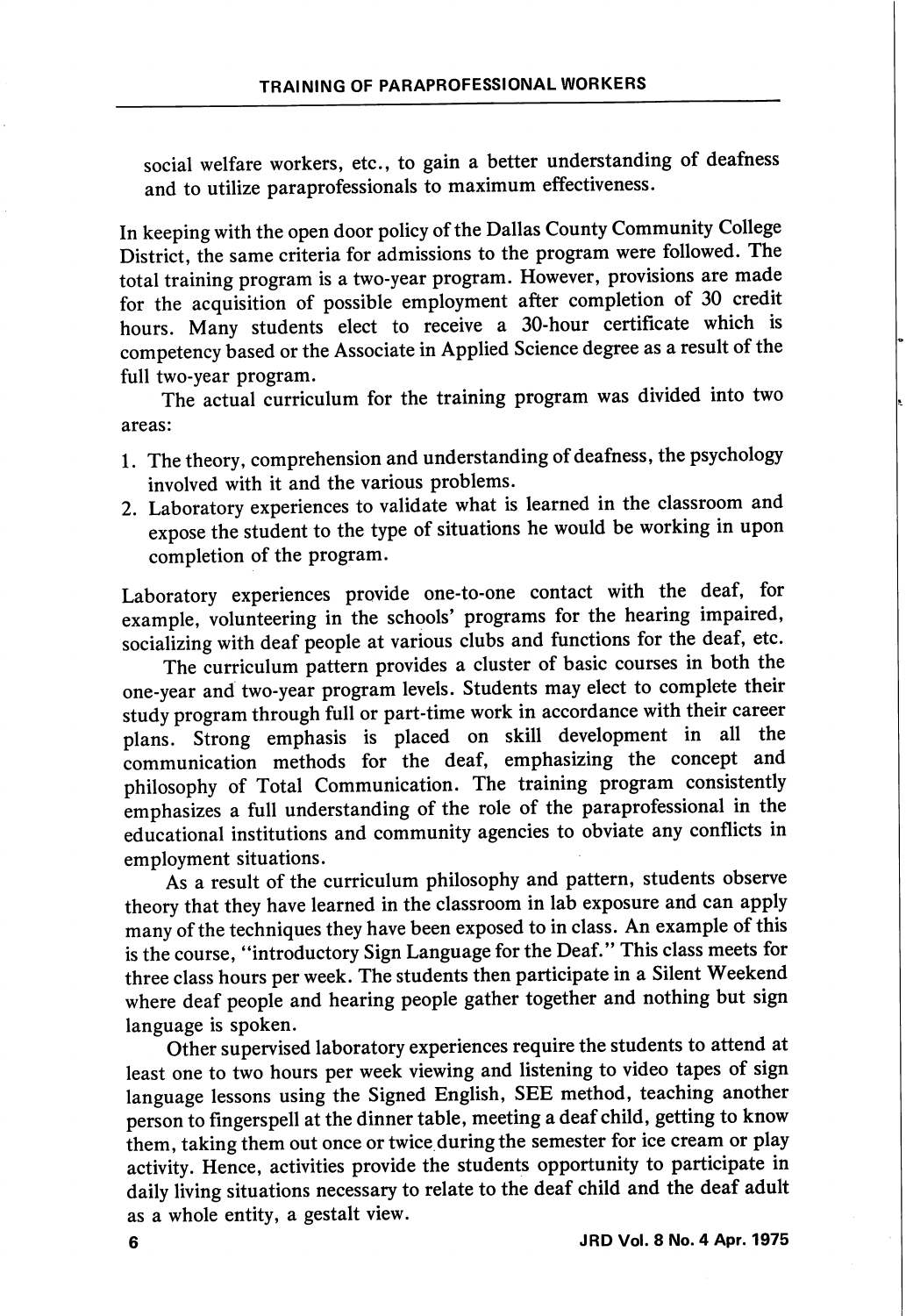The course entitled, "Developmental Activities for the Deaf Adult," provides, in addition to lecture where the theory is presented and the life problems of the deaf adult are discused, a requirement that the student meet deaf people individually, spend time at functions for the deaf such as attending the Dallas Association for the Deaf. Encouragement is given to students to attend social events and relax with deaf people.

Students can be required to make surveys. This type of project forces students to use the skills they learn in sign language classes as well as the other theory oriented classes and view the deaf person as a whole person.

Field work is approximately half of the training program and forces the paraprofessional student to get into the field observing students in the hearing impaired classes at Dallas Independent School District, other agencies and at the Deaf/Blind Unit at Callier.

Many students, as previously stated, will take 30 hours and then seek part-time employment. This type of a plan is excellent because the student can apply what he has learned in the classroom on the job; as a teacher's aide/interpreter in the public schools; as an assistant in the Deaf/Blind Unit at Callier, and local agencies.

Typically a student will report, "Aha! Theory that I learned in this or that course I can now see in operation." This really excites the students and the faculty because practical application of learned theory and skills is a reality.

The program is now in the fourth year of operation. Approximately 8 students have finished the two-year program. Many students who attend the community college system attend part-time, taking no more than 9 hours per semester in addition to a 40-hour work week. This is true with our students in the Training Paraprofessionals for the Deaf program.

Consequently, students are still enrolled in the program finishing their electives and basic courses with plans to graduate in the next year or year and a half. Some of the students obtain jobs after 30 hours in the program at a certificate level of competency. They work and increase their standard of living.

The Advisory Board for the program makes recommendations to the faculty, approves suggestions and ideas. This Advisory Board is composed of professionals who are top administrators in the field of deafness locally as well as throughout the state of Texas. Consultants who are nationally known are available should the need arise for us to procure their services. The curriculum is constantly under scrutiny to enable us to improve and revise it as new techniques develop.

What is the value of a training paraprofessional program? Has it accomplished what it set out to do? That is, does it help provide improved educational settings for the deaf and services to the deaf?

An employer of three of our students states that, "These persons have worked into our program easily and have been well received by the staff, not only in the audiology department, but throughout the clinic. It is the feeling JRD Vol. 8 No. 4 Apr. 1975 7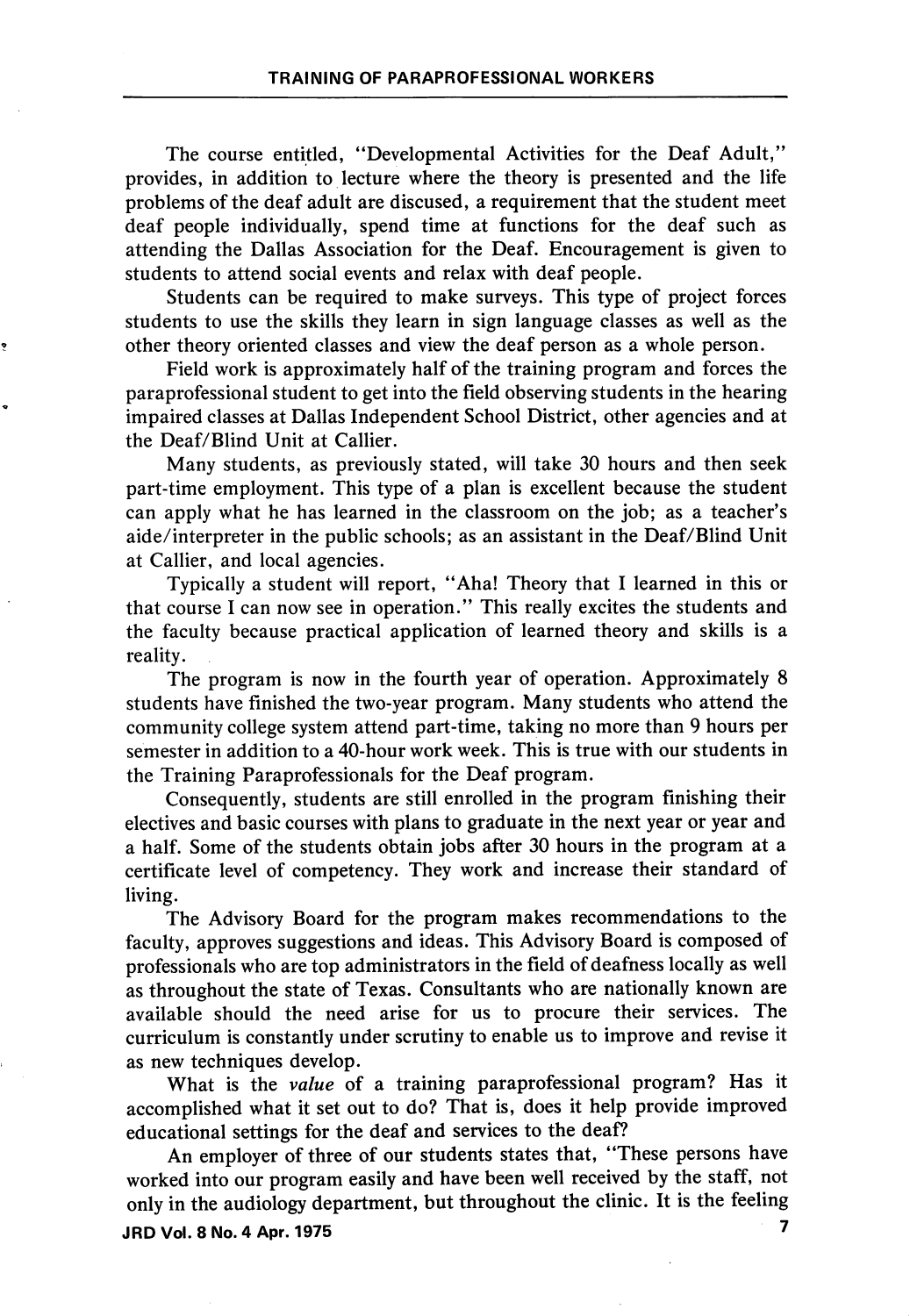of the staff that our treatment center should consider very strongly the hiring of paraprofessionals in the future. I think paraprofessionals are the only answer to the high cost of delivering medical and health services."

School administrators for the hearing impaired program in the Dallas Independent School System have reported that they have found our students to be a necessary tool in integrating deaf students into hearing classrooms, especially at the high school level where they are grouped in clusters. The teacher aide/interpreter is the deaf person's key to learning and understand ing of what is going on in the classroom.

A further value of the program is that many of the students get a chance to whet their appetites, and to discover for themselves through actual experience whether they really want to get into this field. As a result, paraprofessional students do not go to four years of college, obtain a degree in education of the deaf, teach, and become frustrated because they are dissatisfied with their careers. Further, students who express a desire do go on to school and, accordingly, continue their upper division courses at the local institutions and work at the same time. This keeps them constantly in the field and seeing deaf education from both sides; the teacher's side as well as theory in the classroom. Other students have become more interested in Audiology and express a desire to go into Speech Pathology and/or Audiology for many of the same reasons and obtain Bachelor degrees.

The program has very definitely served as a stepping stone toward advanced degrees. In keeping with the value of the program, requests have been received from other community colleges across the country whose faculty are thinking of establishing programs to train paraprofessionals to work with the deaf, the blind or handicapped people in general.

Eastfield College has demonstrated that paraprofessionals can receive appropriate and adequate training to prepare them to function adequately in the number of service areas previously stated, and can be successfully integrated as a member of the educational community. Training Para professionals for the Deaf Programs are of demonstrated value and are providing well trained individuals serving the needs of the deaf community.

## BIBLIOGRAPHY

Education of the Deaf, The Challenge and the Charge: A Report on The National Conference on Education of the Deaf. Colorado Sorings, Colorado, 1967.

Gartner, Alan and Johnson, Harriet, An Examination of College Programs for Paraprofessionals. New Careers Development Center, New York University, New York, New York.

Henderson, S. C., and Francis, D. H., eds., The Meaning of Deafness, reprinted from the American Annals of the Deaf, Vol. 107, No. 6, 1962.

8 JRDVol. 8N0.4 Apr. 1975